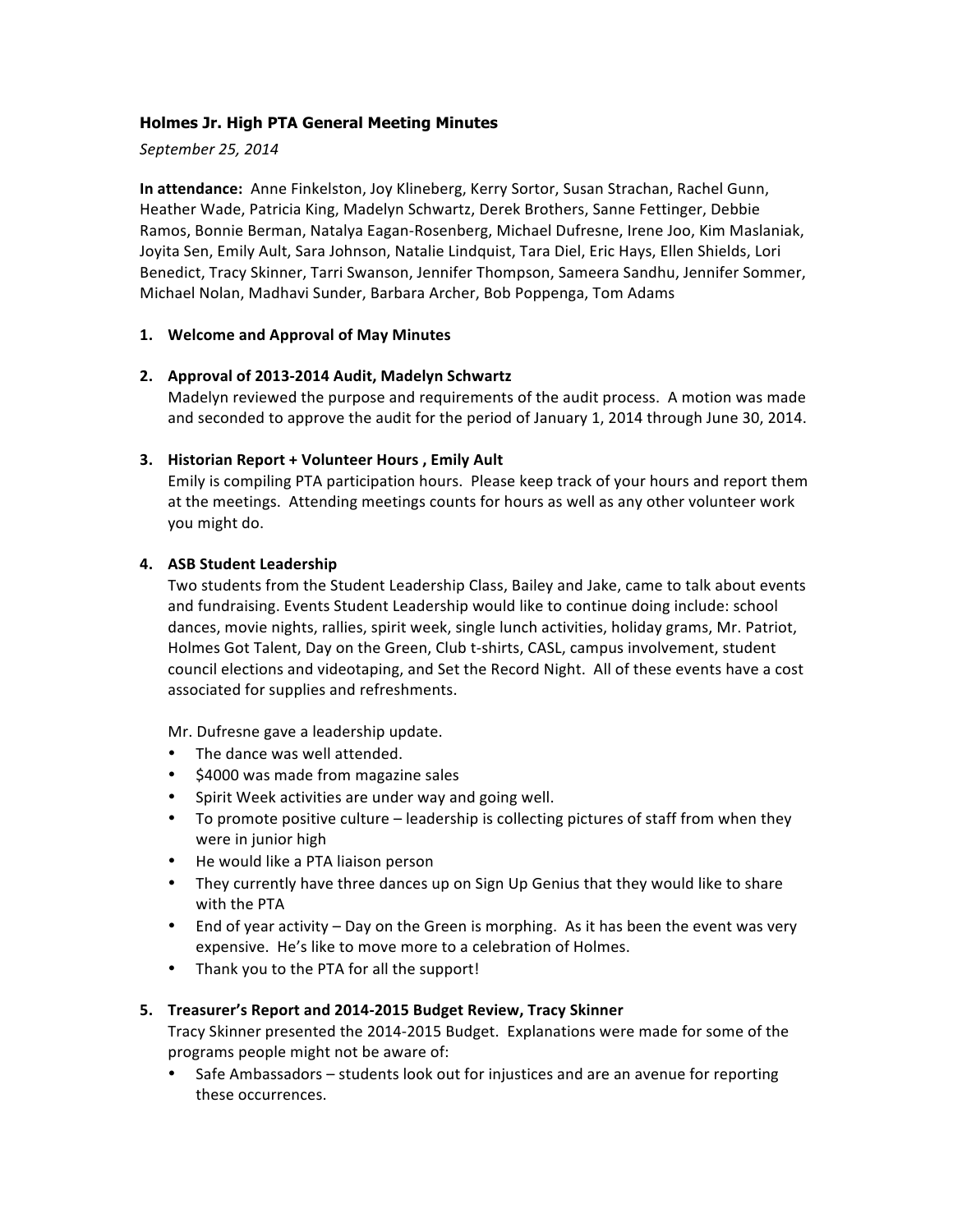- Mealworm Project  $-$  study the mealworm life cycle
- Tile Project Patriotic tiles that are done by  $8^{th}$  graders
- $\bullet$  Hospitality take care of staff/faculty
- Helping Hands help kids participate in activities they might be able to do otherwise
- WEB orientation for  $7<sup>th</sup>$  graders and making the transition to Holmes easier

A motion was made and seconded to approve the 2014-2015 budget. Motion approved.

## **6. Teacher's Requests, Anne Finkelston**

Anne explained that teachers had the opportunity to fill out a form requesting grants from the PTA. PTA will be able to fund all of the requests received with a reduction in the grant provided for PE supplies.

A motion was made and seconded to approve the Teacher's grants. Motion approved.

# **7. Unfundraiser, Joy Klineberg**

Joy explained that the Unfundraiser "Stay at Home for Holmes" is the PTA's big fundraiser for the year. The Leadership Class is helping assemble the letters. They will go out in bulk mail on Monday. Joy is also working with Leadership to get quotes about events the Unfundraiser supports.

The goal is to raise  $$15,000. $12,000$  will go to fund:

- $7<sup>th</sup>$  grade Renaissance Day reenactment
- $8^{th}$  grade Civil War Day reenactment
- $9^{th}$  grade all day hike to Tennessee Valley

\$3,000 or anything raised above that amount will go towards technology. Mr. Brothers would like 5 tablets for each classroom.

#### **8. Scrip, Susan Strachan**

Susan encourages everyone to register their Safeway cards, sign up for a Nugget or Savemart card, or support the Holmes PTA through Amazon Smile.

#### **9. Teacher's Report, Heather Wade**

- Leadership is making huge strides and helping campus
- In October the Librarian is challenging students and adults alike to read Wonder.
- There are 100 students in cross-country and volleyball.

#### **10. Math Department Presentation, Patricia King**

Mrs. King explained how the math program is changing with the Common Core slowly being phased in. She also explained about CPM.org and the technology resources available including parent guides, homework help, e-tools, toolkits. They also have e-books which provide pdfs of what the kids are learning in class.

#### 11. **Counselor's Report, Ellen Shields**

- Thank you to everyone who helped at registration
- Counselors have introduced themselves to all of the students in their grade
- Counselors gave presentations on mistreatment.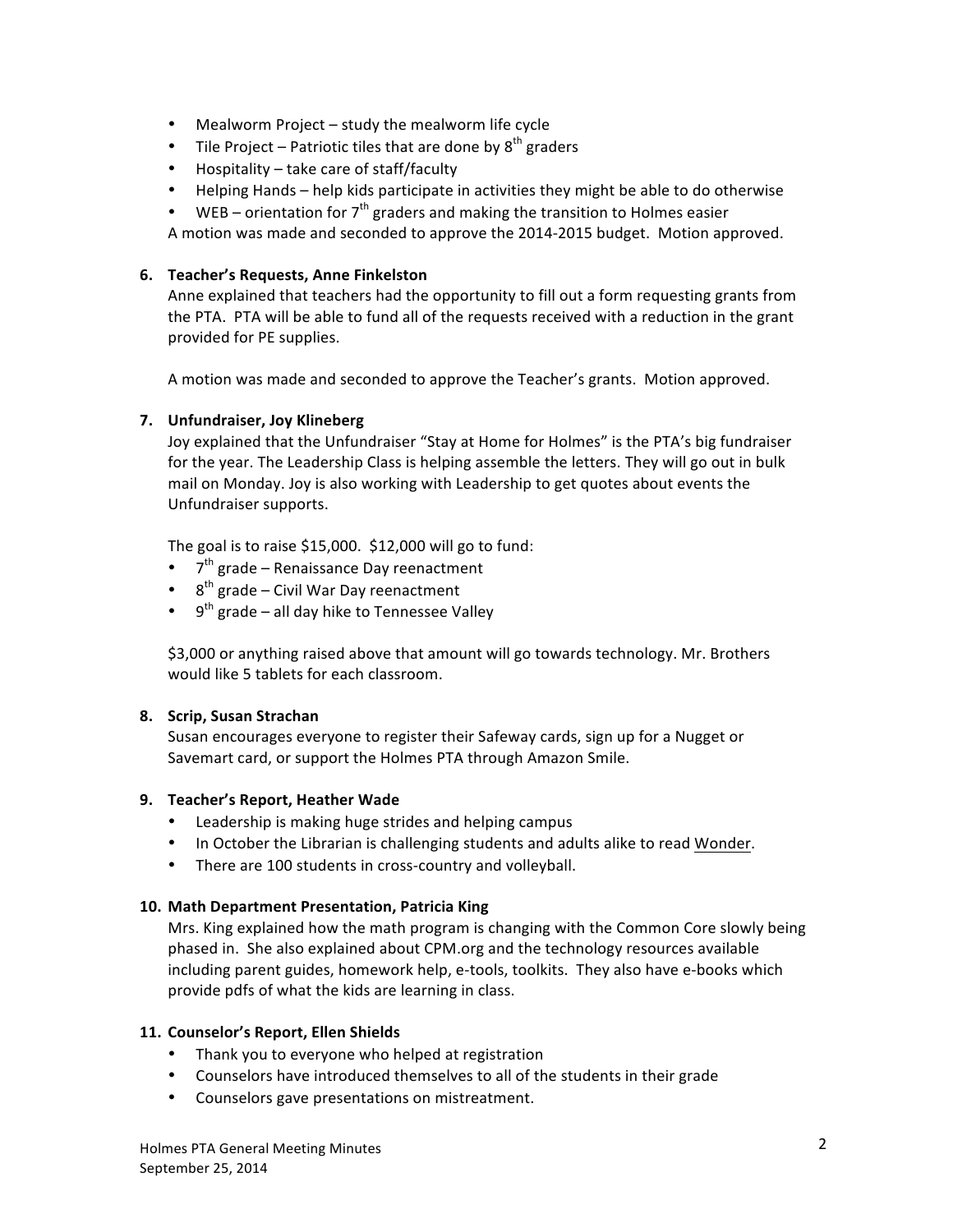- $1<sup>st</sup>$  quarter progress reports should be mailed out next Friday. Kids may not have a grade in a class. If there is a problem you will see a grade
- Suicide prevention coming to  $7<sup>th</sup>$  and  $9<sup>th</sup>$  grade
- New student lunch for  $7<sup>th</sup>$  graders pizza and treats for kids new to Davis
- Emily Ault requested that receiving the bulletin by email be an option

#### **12. Principal's Report, Derek Brothers**

- Enrollment is down. We are at barely 700 kids, which is about 40 less than last year. This does limit the classes that can be offered.
- Classes are at 32 students with 45 in PE.
- Mr. Brothers could not find a Woodtech teacher. Instead students who would have taken woodshop are now enrolled in a SAVE course which is centered on community service. A home economics teacher will teach the course. Students will sew bags for the Farmer's Market and learn to BBQ for a special event.
- $\bullet$  8<sup>th</sup> grade art will be making bowls for a soup drive.
- Due to unfortunate circumstances the French teacher is on an extended leave of absence. They have not been able to find a replacement. The interim plan is for a parent who has a MA in French to come in and read to the student in French so that they are exposed to the language. They are also looking for a long-term sub who can read in French.
- School now has Chrome Books that will shorten the testing time period from three weeks to four days.
- Fire Alarms were pulled twice. Kids did well responding to the fire alarms.
- Safety Week There was a Safety Drill during the passing period kids had to go to a particular place  $-$  they did well.
- In October school messenger test call should be coming
- Back to School Night was well received.
- October  $16 -$  Secondary Articulation Day  $12:30$  dismissal  $-$  there will also be one in March
- Late start Wednesday extra sleep is good for the kids! Please encourage good behavior at the Nugget.
- October  $6 -$  Parent Night  $-$  there will be Q & A as well as three breakout sessions: Counselors, the keys to success; Schoolloop; and the Math Department, Common Core.
- Bring your own device trying to get Chromebooks in each class. Kids who need tech will either go to the library or Chromebook carts will be brought to the classroom. This will not fully go into effect until September when Wi-Fi will be provided all over campus.
- Holmes School Ambassadors leaders chosen from different groups. Looking for leaders from various social groups.

#### **13. Communication Update, Sara Johnson**

Sara is working on getting  $7<sup>th</sup>$  grade parent on listserv but has so far been unsuccessful. She does have a parent in place that should be able to upload them soon.

# **14. Committee Reports**

Hospitality – the  $1<sup>st</sup>$  day teacher luncheon included food from Dos Coyotes. Newsletter  $-$  it is printed, folder and ready to be mailed out Membership  $-321$  members  $(53,210)$ ,  $57,815$  in direct donations, 309 directories  $(51,545)$